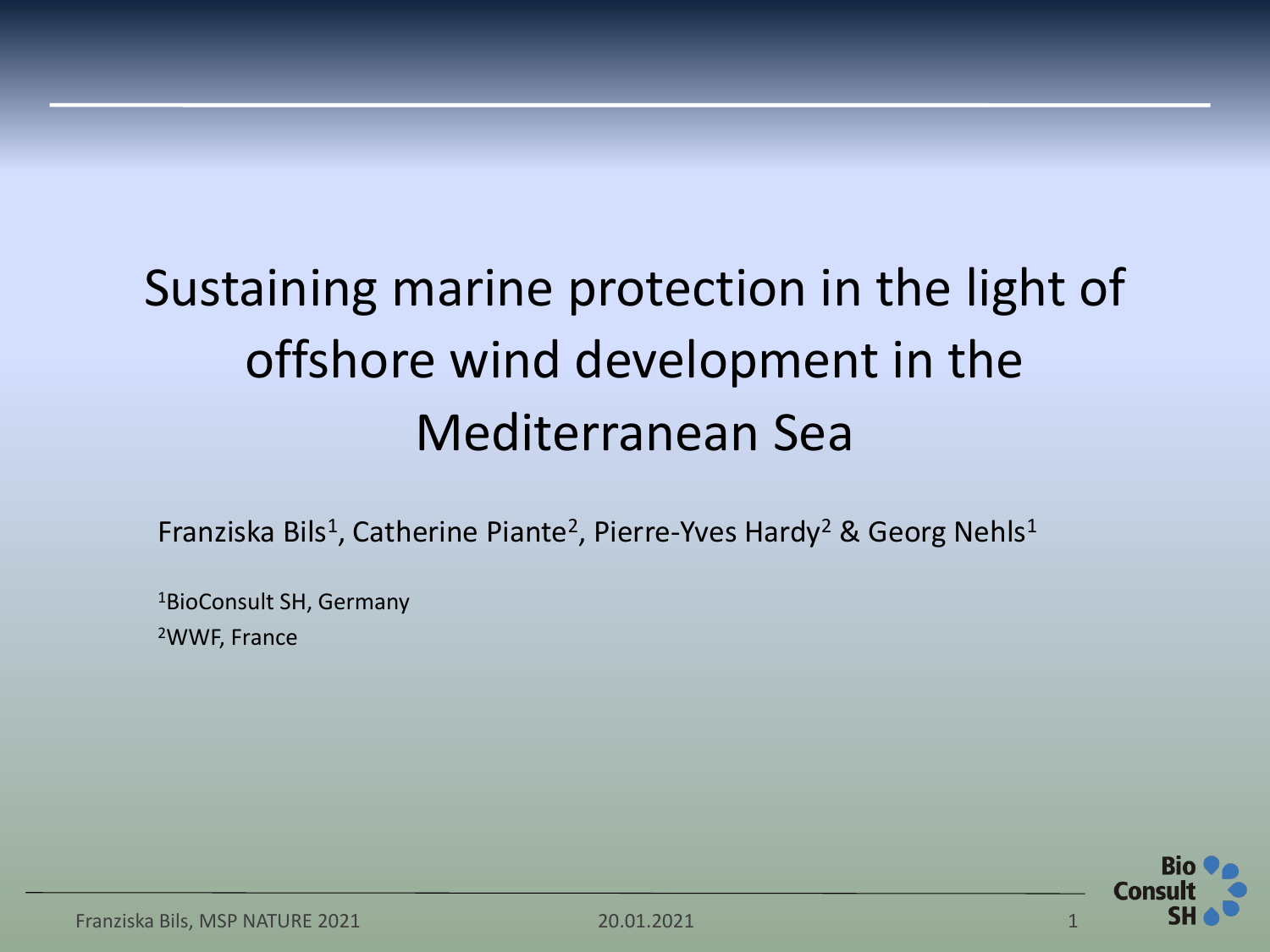## EU Blue Growth Strategy



Franziska Bils, MSP NATURE 2021 20.01.2021 2

**Bio** 

**SH**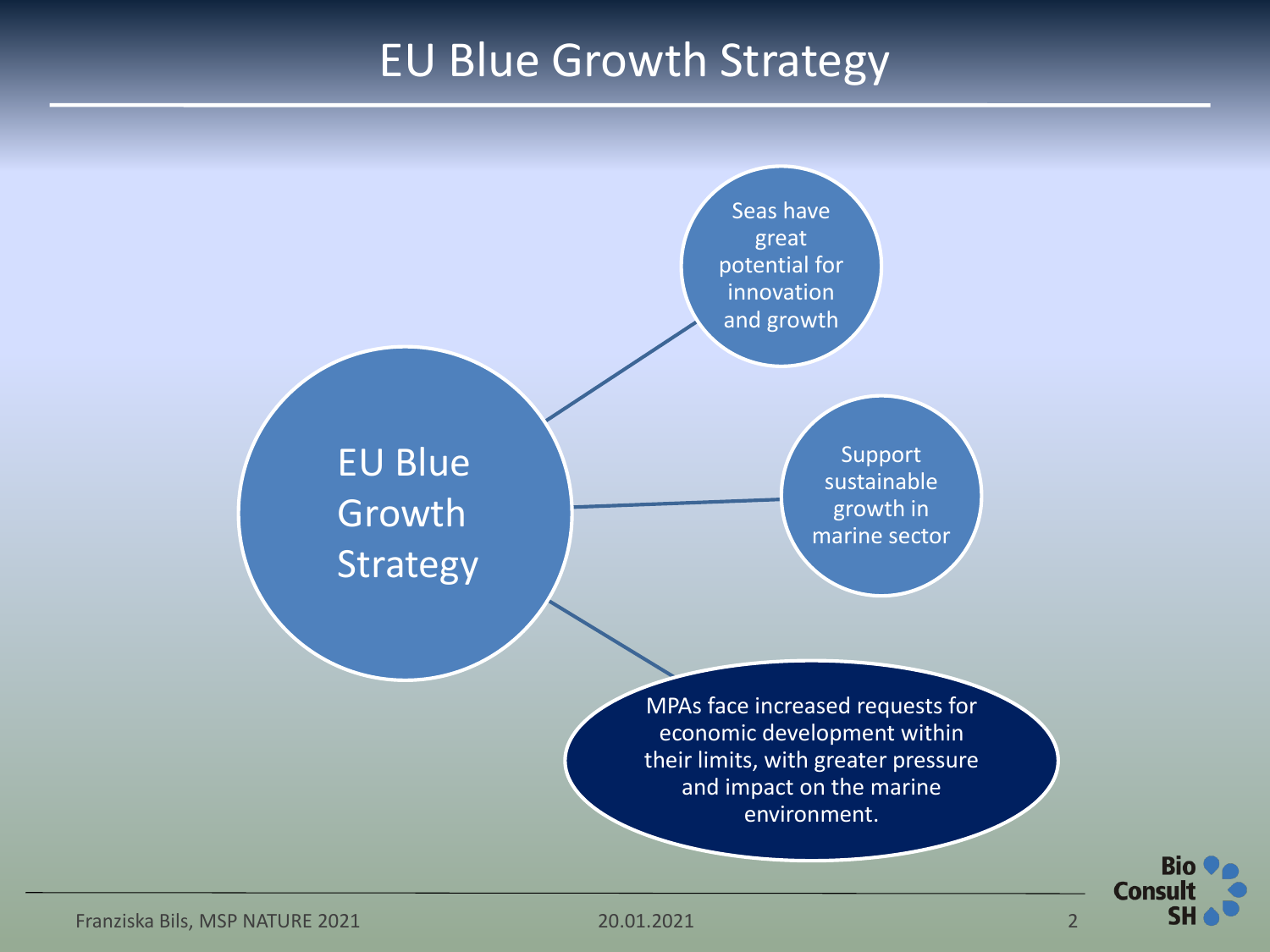Blue Economy and Marine Conservation: Safeguarding Mediterranean MPAs to achieve Good Environmental Status



- 17 partners from 10 countries (Feb 2017 Jan 2020)
- 7 maritime sectors
- Practical recommendations for stakeholders (Public authorities, MPA managers, Offshore Wind industry)
	- Enhancement of MPA management effectiveness
	- Concrete environmental measures for decision makers in Marine Spatial

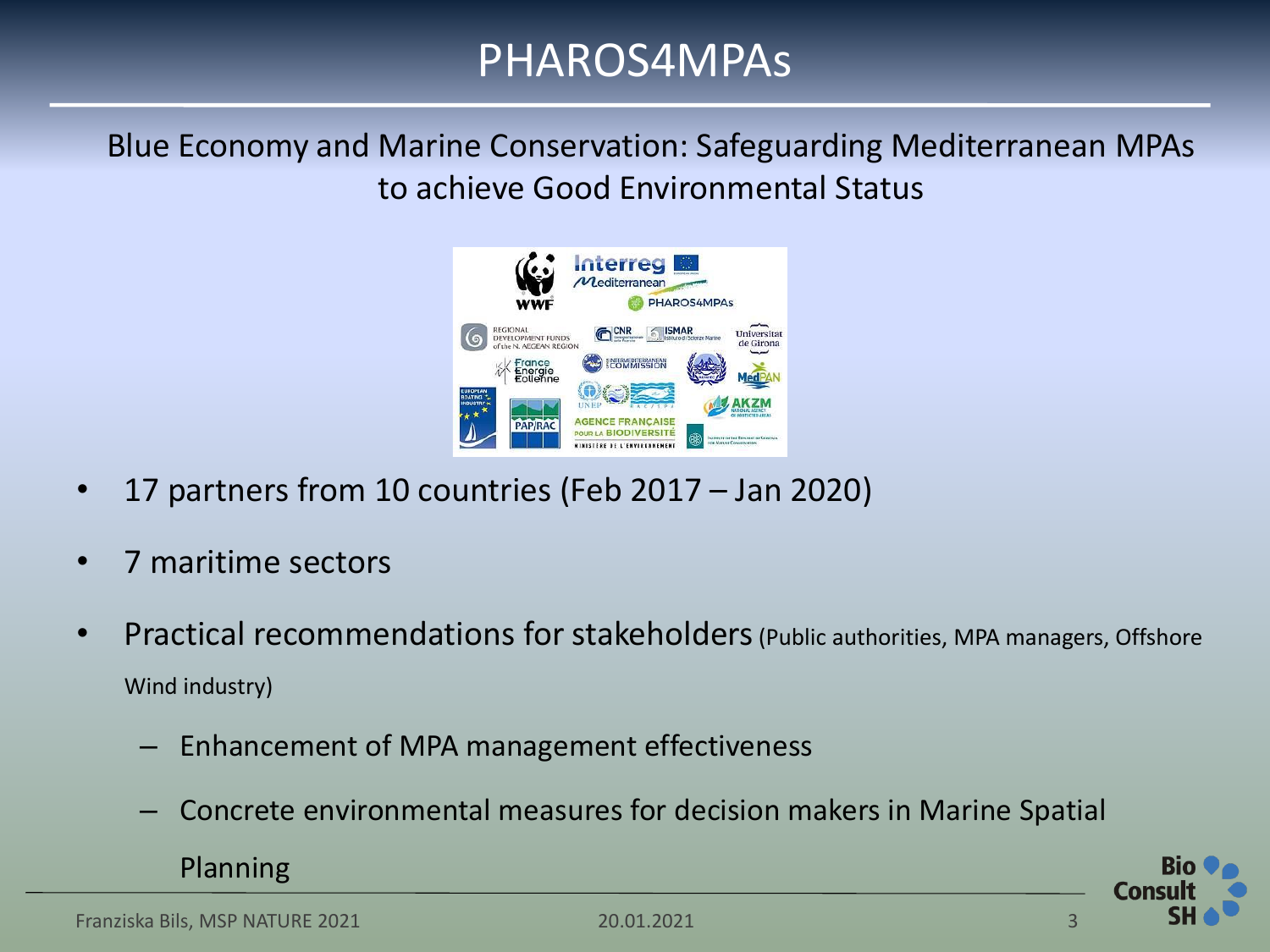Present situation in the Mediterranean

- Aquaculture production 4 x higher (1996 2016)
- 80% of fish stocks overfished
- No. 1 tourist destination
- carries 15% of global shipping



- 1,231 Marine protected areas
- <sup>→</sup> Competition for space



**MARITIME SECTORS** 

RECREATIONAL FISHERIES

ఆ

**OFFSHORE WIND FARMS** 

SMALL SCALE FISHERIES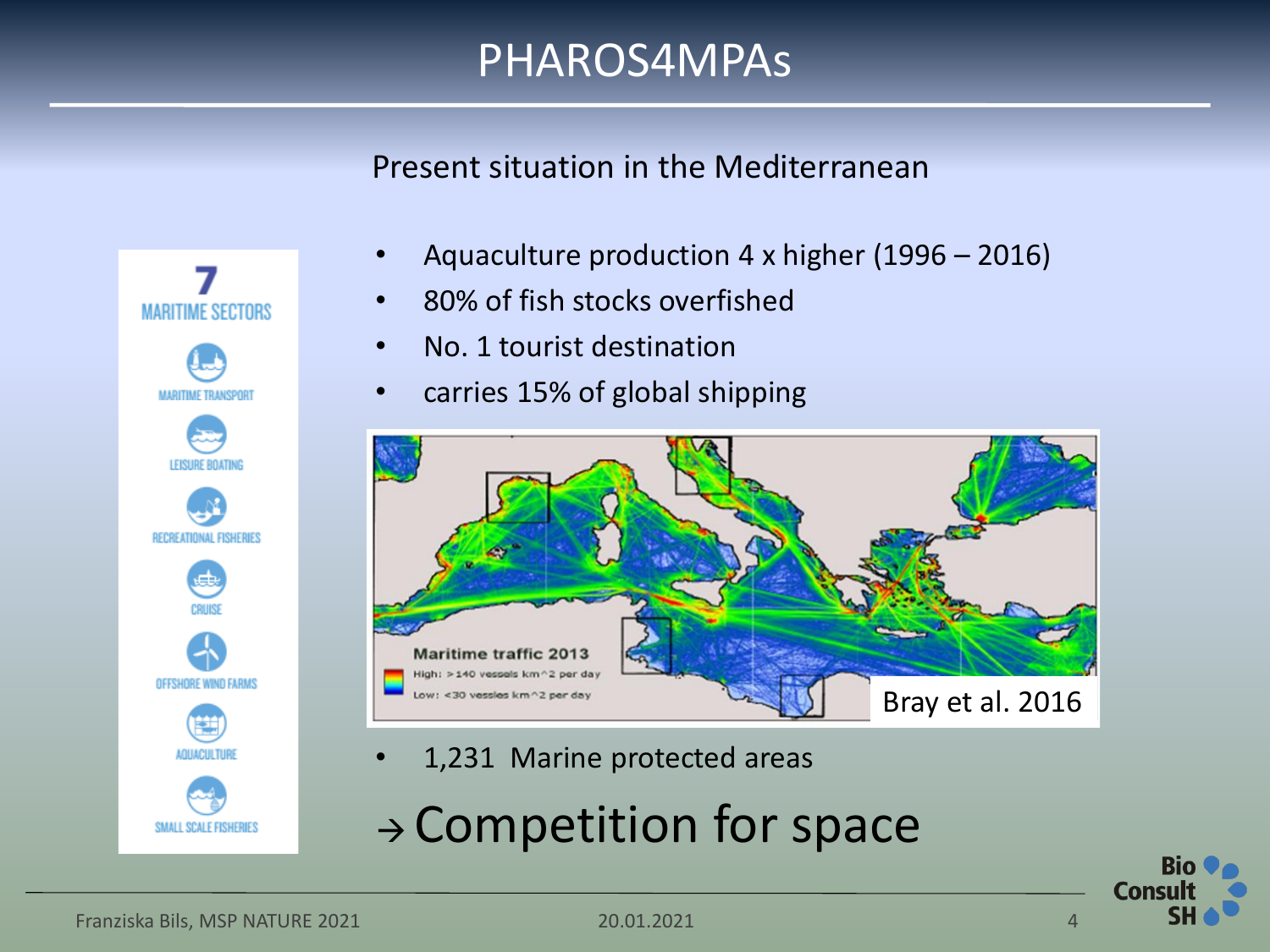## Offshore Wind in PHAROS4MPAs

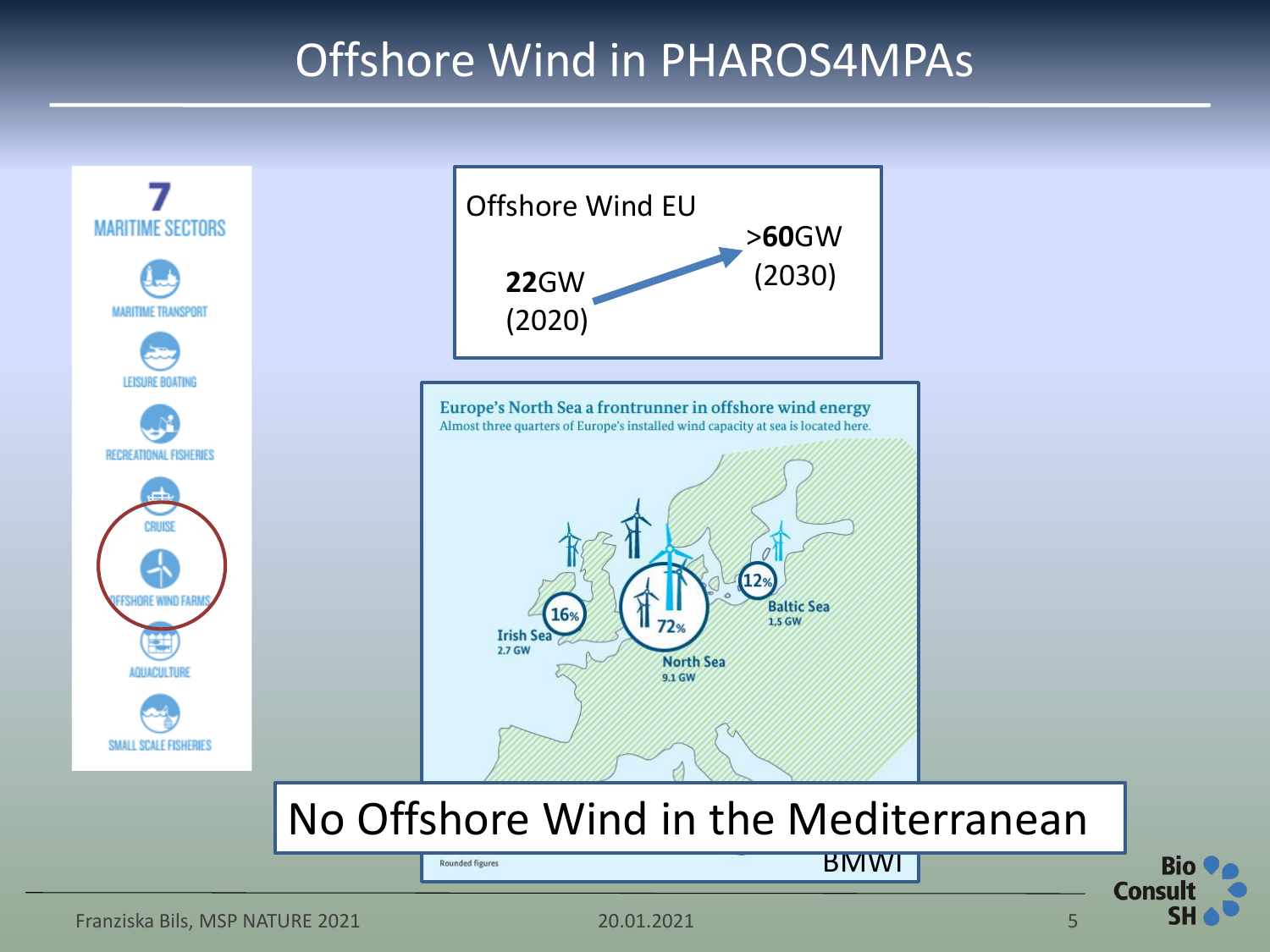#### **Idea behind PHAROS project Practical implementation**

MSP important tool for coexistence of anthropogenic activities and nature conservation Even more if one more player, OWF, enters the game

OWF can have negative impacts on environment Take experiences and lessons learned from Northern Europe  $\rightarrow$  transfer to MedSea **recommendations** for **public authorities** wind farm **developers** and

**MPA managers** in the Mediterranean region

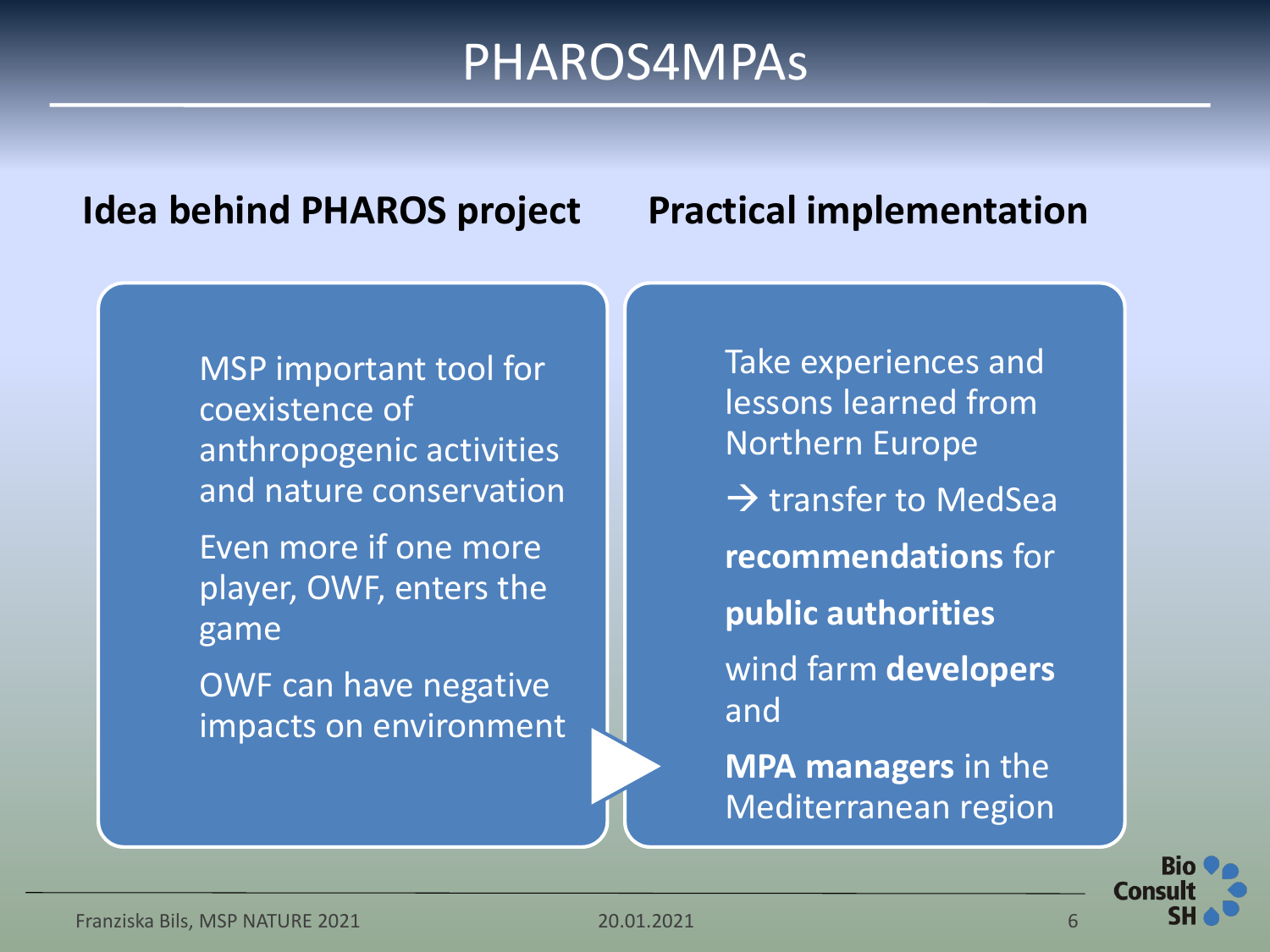**Finding the right balance between developing clean energy and ecosystem protection enforcement**



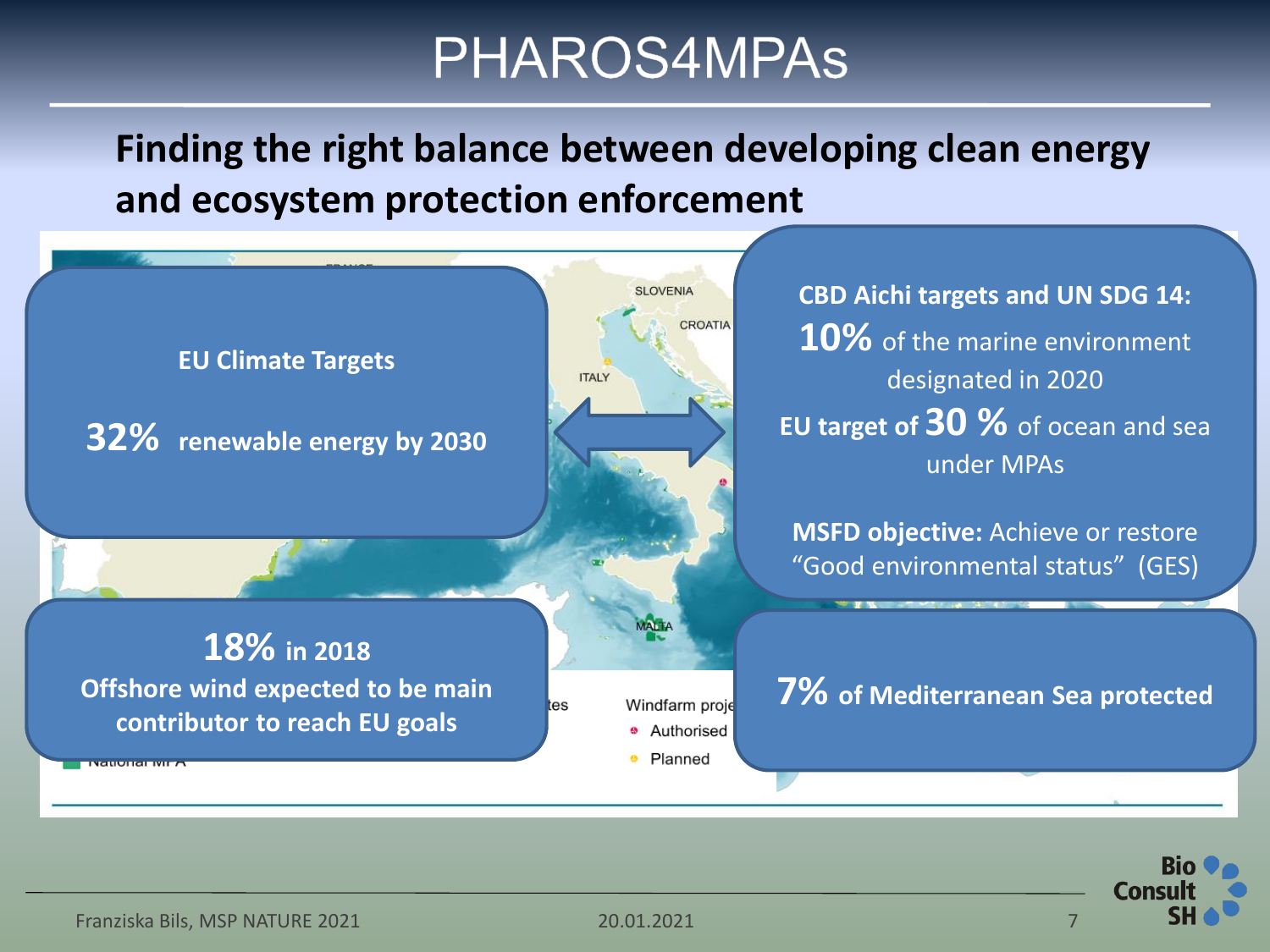## Impacts of OWFs



**Bio Consult SH**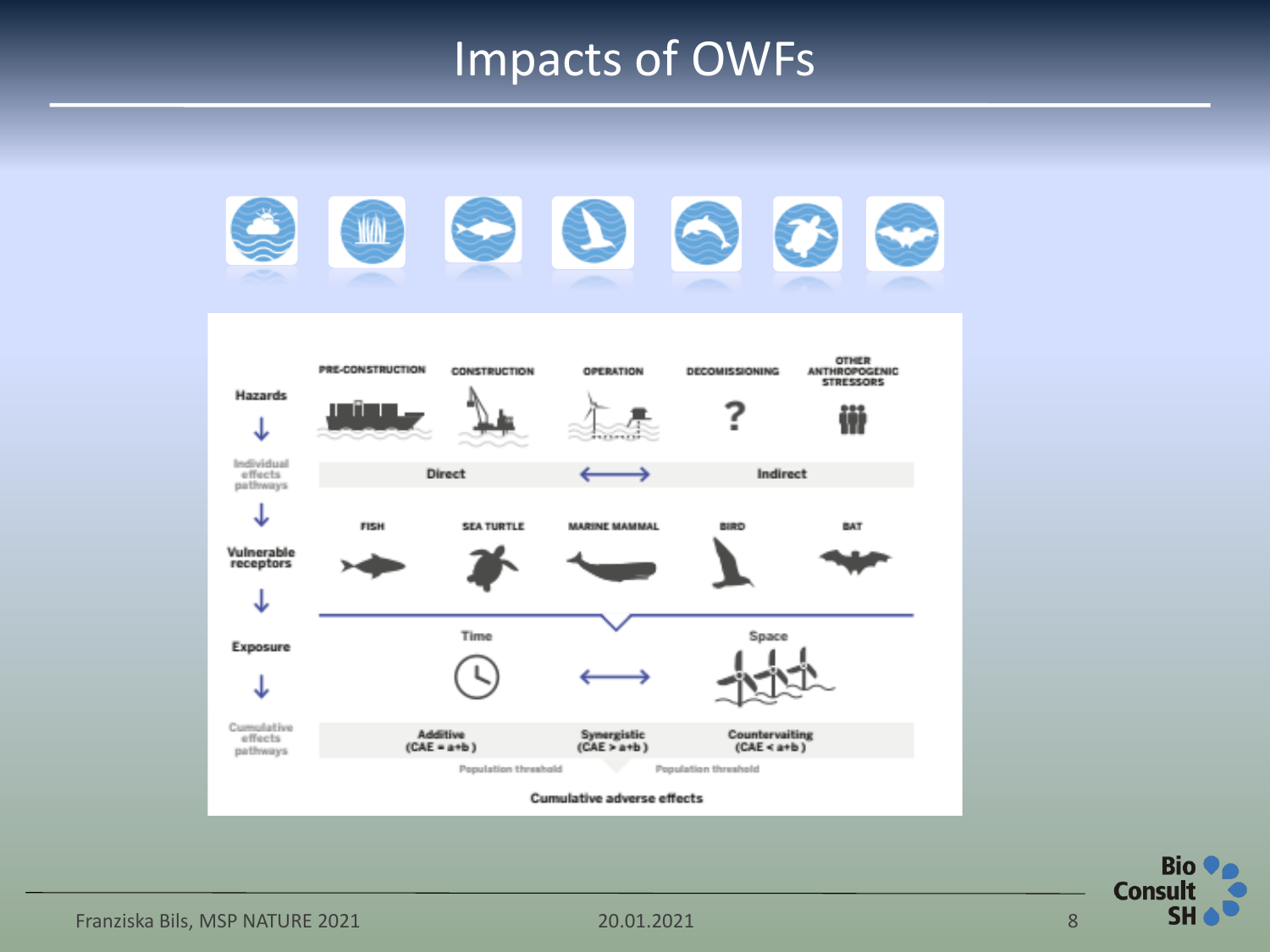## Recommendations



**Bio Consu** Sŀ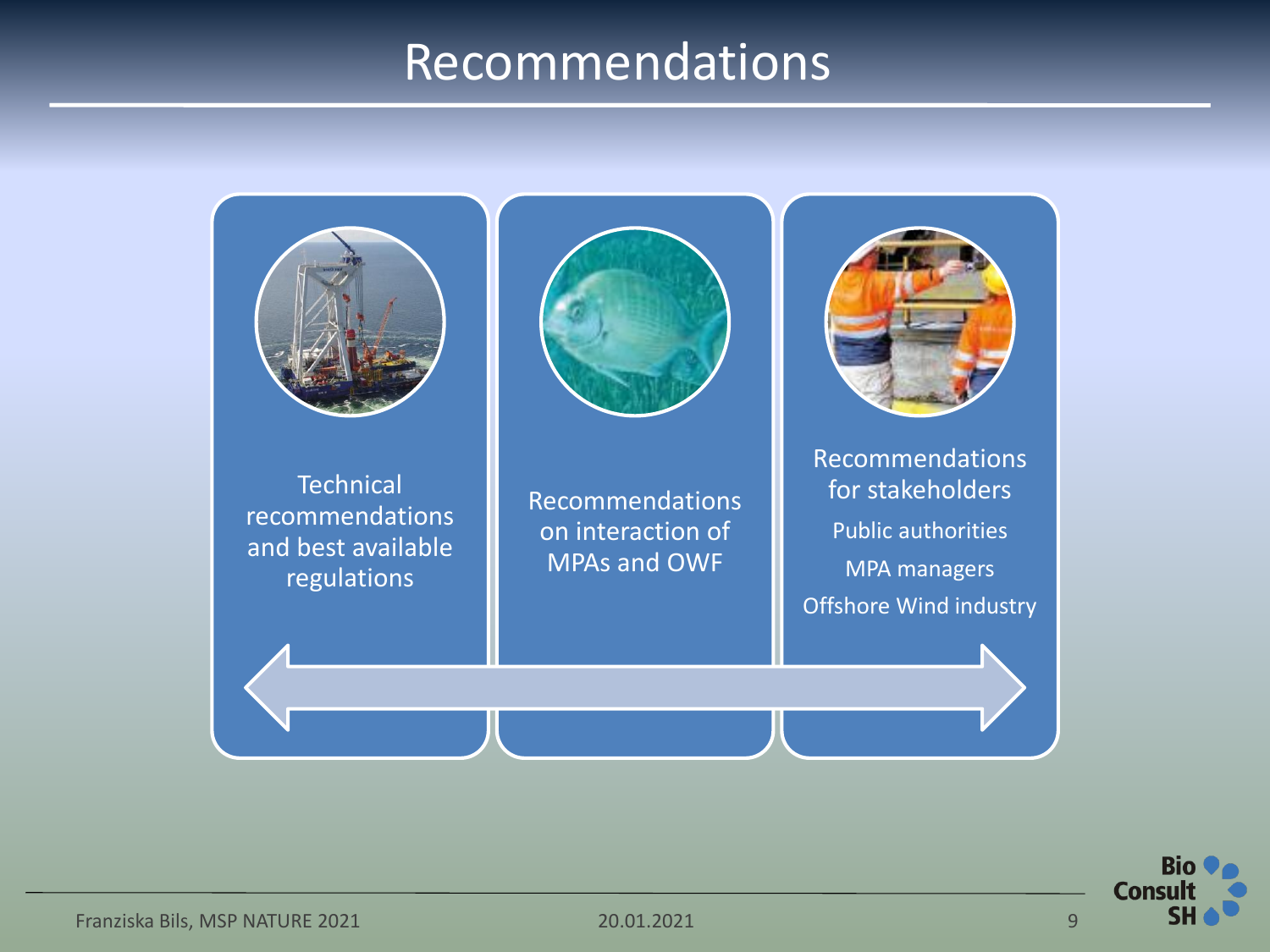# Main recommendations



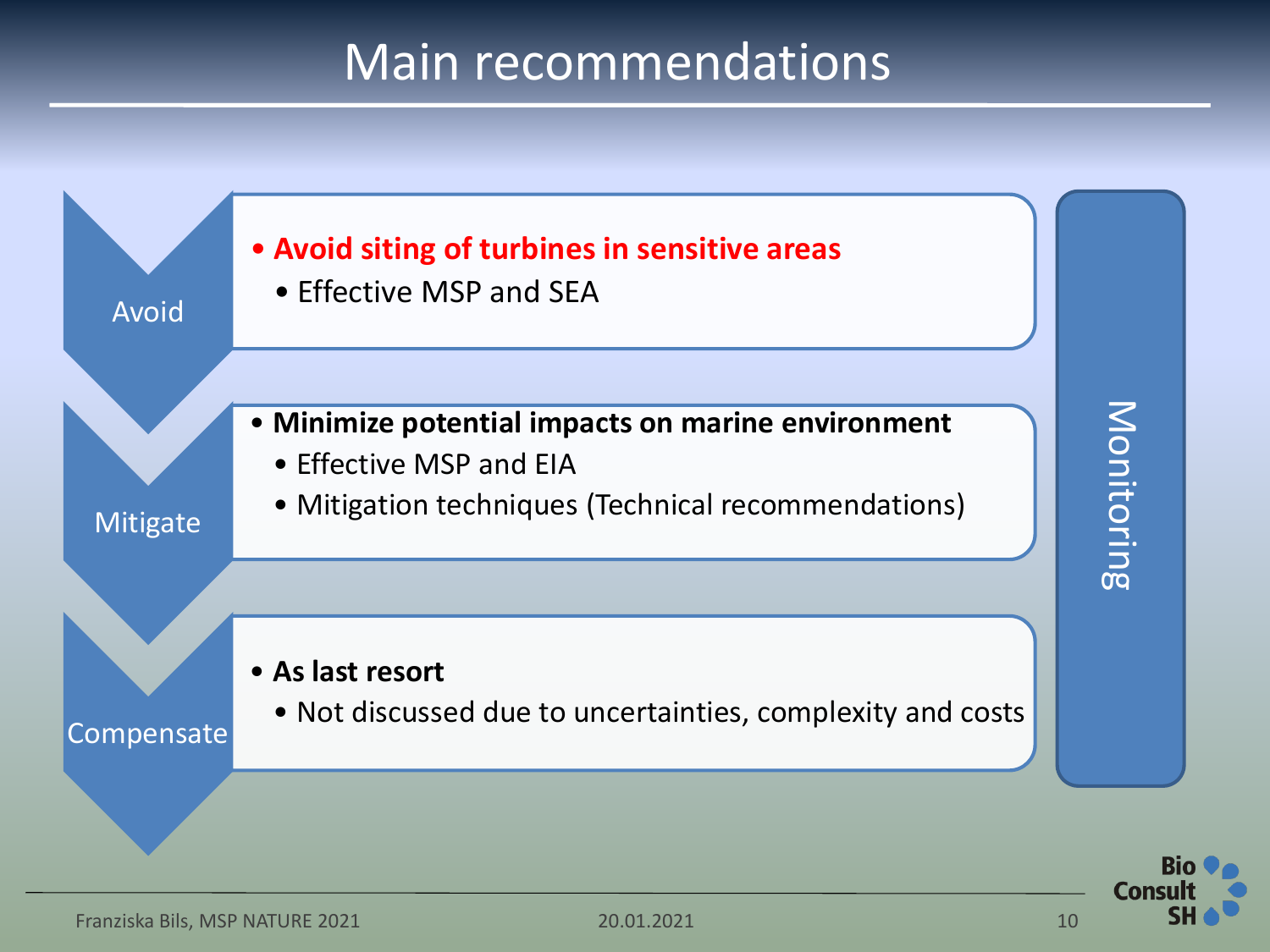## OWF and Marine Protected Areas

#### **GERMANY**

- **Marine situation:** MSP regulates use of space in German EEZ.
- **Current situation:** One OWF is located inside a Natura 2000 site

various cable connections and service traffic cross Natura 2000 marine areas.

Today, planning regulations do not allow OWFs in Natura 2000 areas, but cable connections still need to cross some MPAs

## **UNITED KINGDOM**

- **Marine situation:** MSP regulates use of space in UK EEZ. Differences between countries
- **Current situation:** In the UK OWFs inside MPAs are not prohibited according to national law.

The co-location of OWFs and MPAs can be regarded as beneficial

Some sites have different kinds of advisory groups, enabling stakeholders such as fishermen to participate in the development and management process.

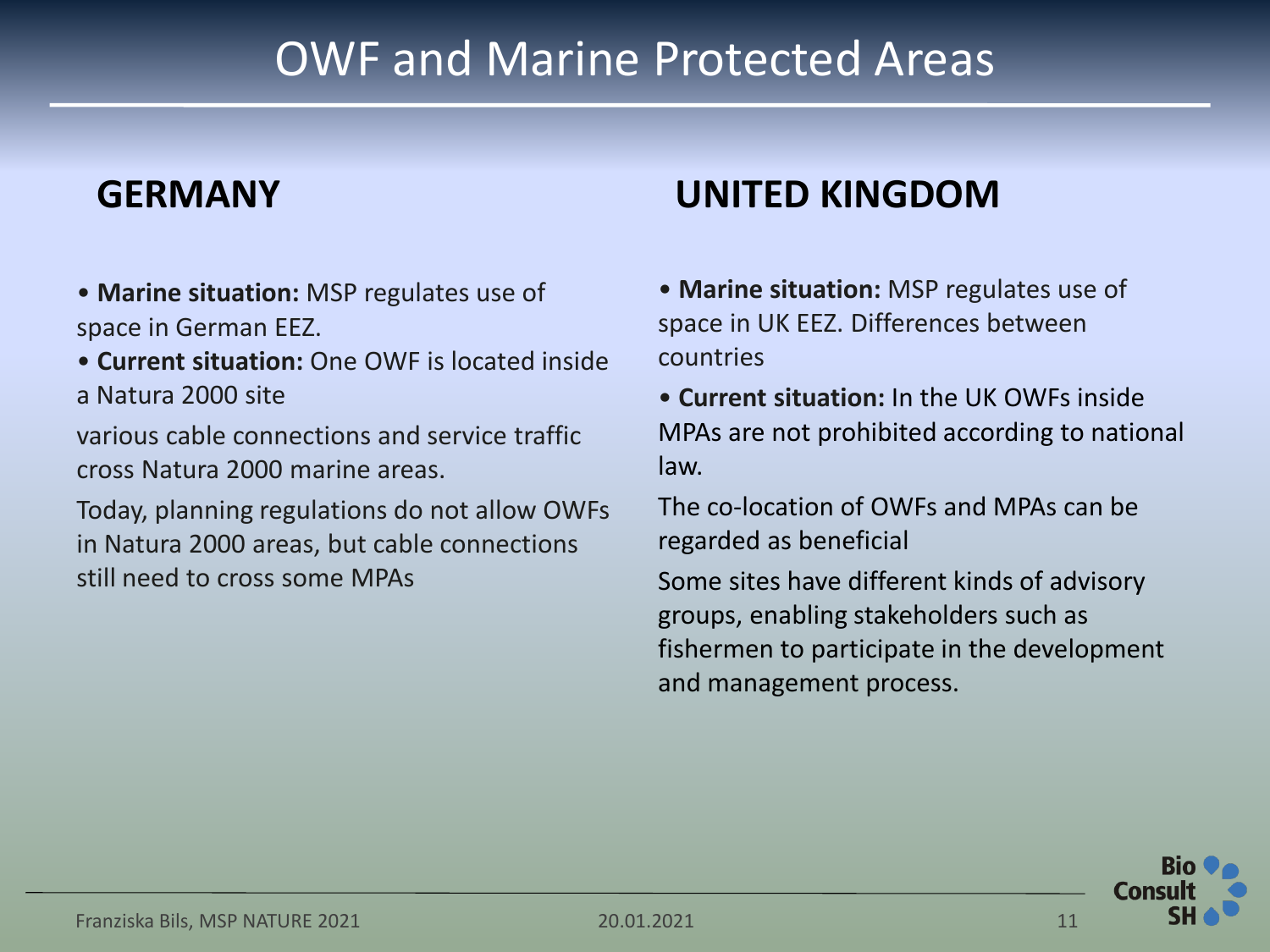## OWFs and MPAs in the MedSea

## **GREECE**



#### **Marine situation:**

- Limited space for OWFs due to small EEZ.
- No MSP in force.

#### **Current situation:**

- No OWFs yet constructed.
- There are individual initiatives for developing OWFs, but without national MSP.
- There are 20 proposed OWFs in 14 different Natura sites.

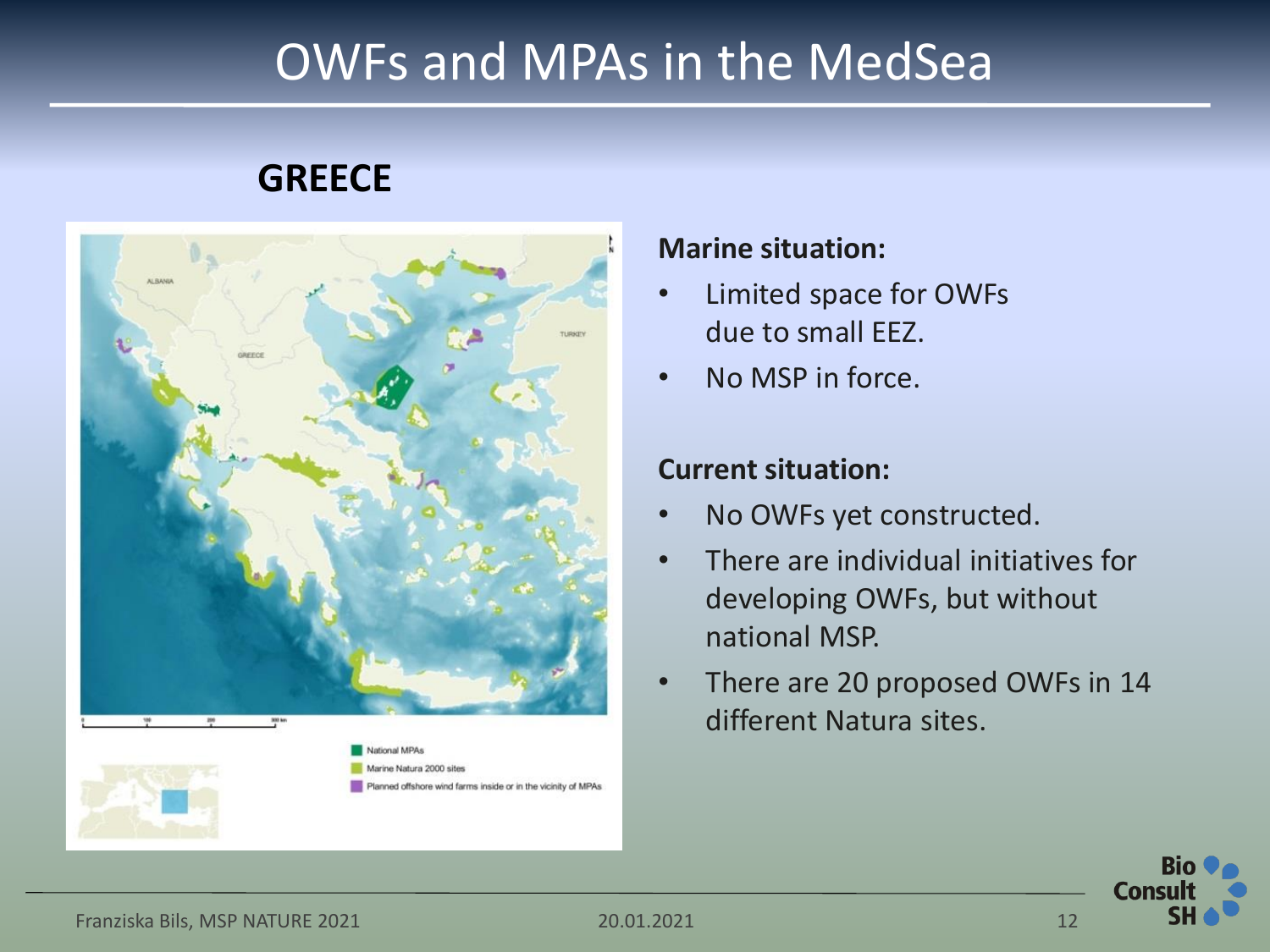# OWFs and MPAs in the MedSea

## **FRANCE**



#### **Marine situation:**

• Action plan for the MSP documents being drafted, along with a consultation process to identify future commercial sites

#### **Current situation:**

- No OWFs in Mediterranean Sea constructed yet.
- Pilot projects authorized
- One pilot project located in MPAs as an experiment to study the environmental effects

#### **National Marine Park of the Gulf of Lion (NMPGL)**

- MPA management body
- **OWF working group:** 20 people representing all stakeholders, including the OWF industry

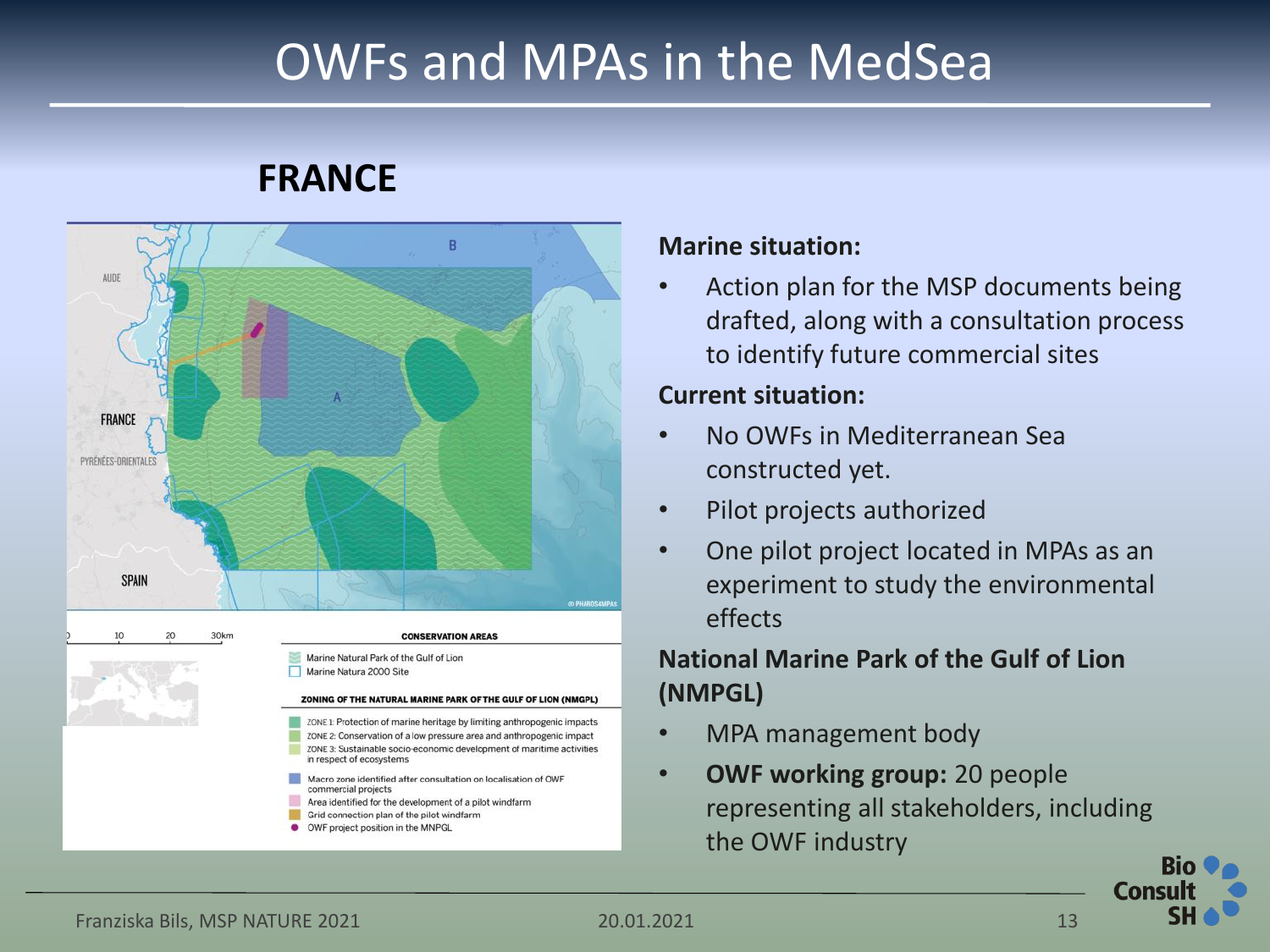## Recommendations



**Bio Consu** SΗ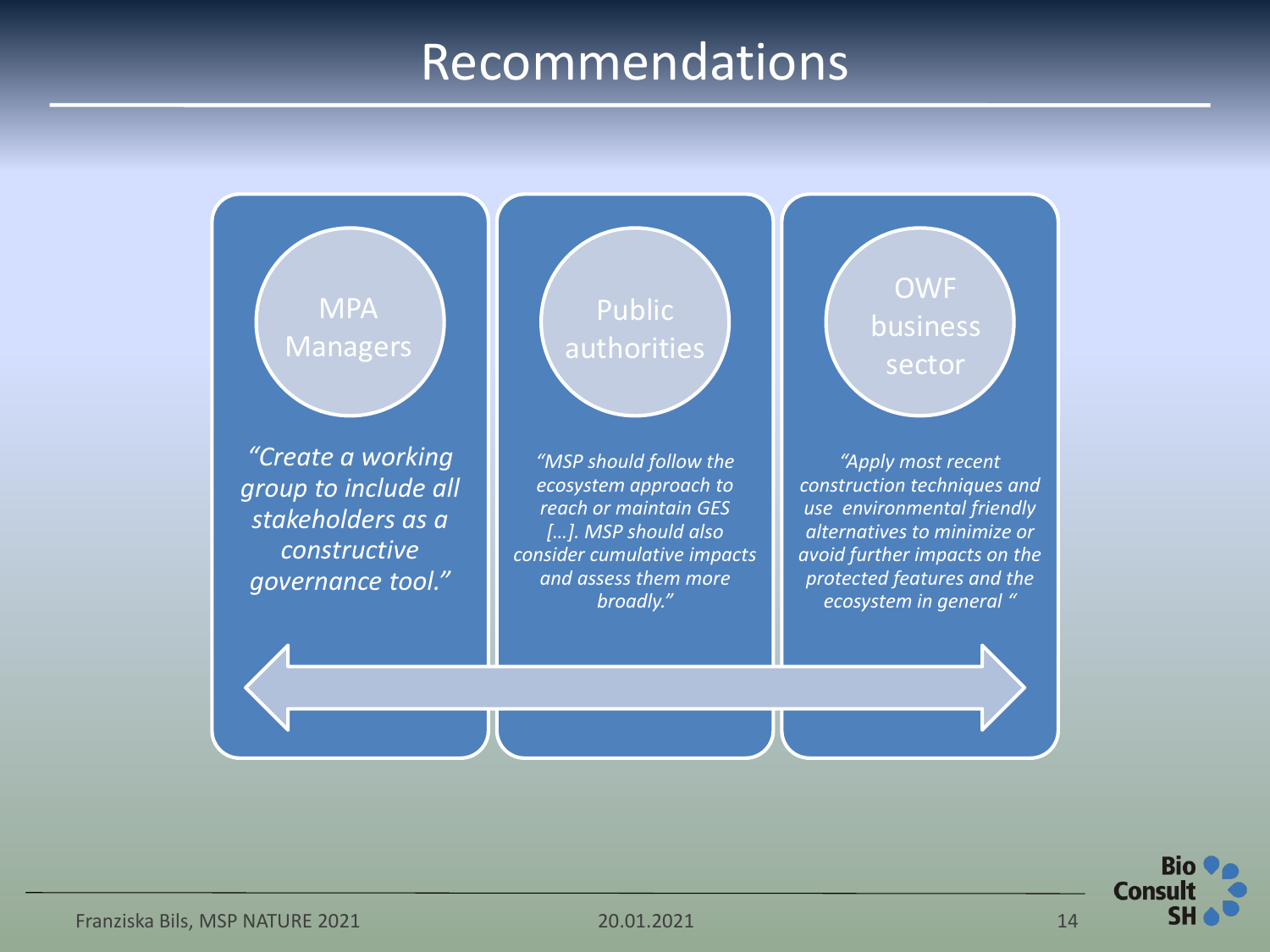# Output



https://pharos4mpas.interreg-

med.eu/fileadmin/user\_upload/Sites/Biodiversity\_Protection/Projects/PHAROS4MPAs/WWF\_PHAROS4MPAs\_OffshoreWindFarm\_\_CapitalizationReport.pdf https://pharos4mpas.interreg-med.eu/fileadmin/user\_upload/Sites/Biodiversity\_Protection/Projects/PHAROS4MPAs/OWF\_19june\_single\_page.pdf https://pharos4mpas.interreg-med.eu/fileadmin/user\_upload/Sites/Biodiversity\_Protection/Projects/PHAROS4MPAs/OWF\_POLICYBRIEF\_17june\_single\_page.pdf